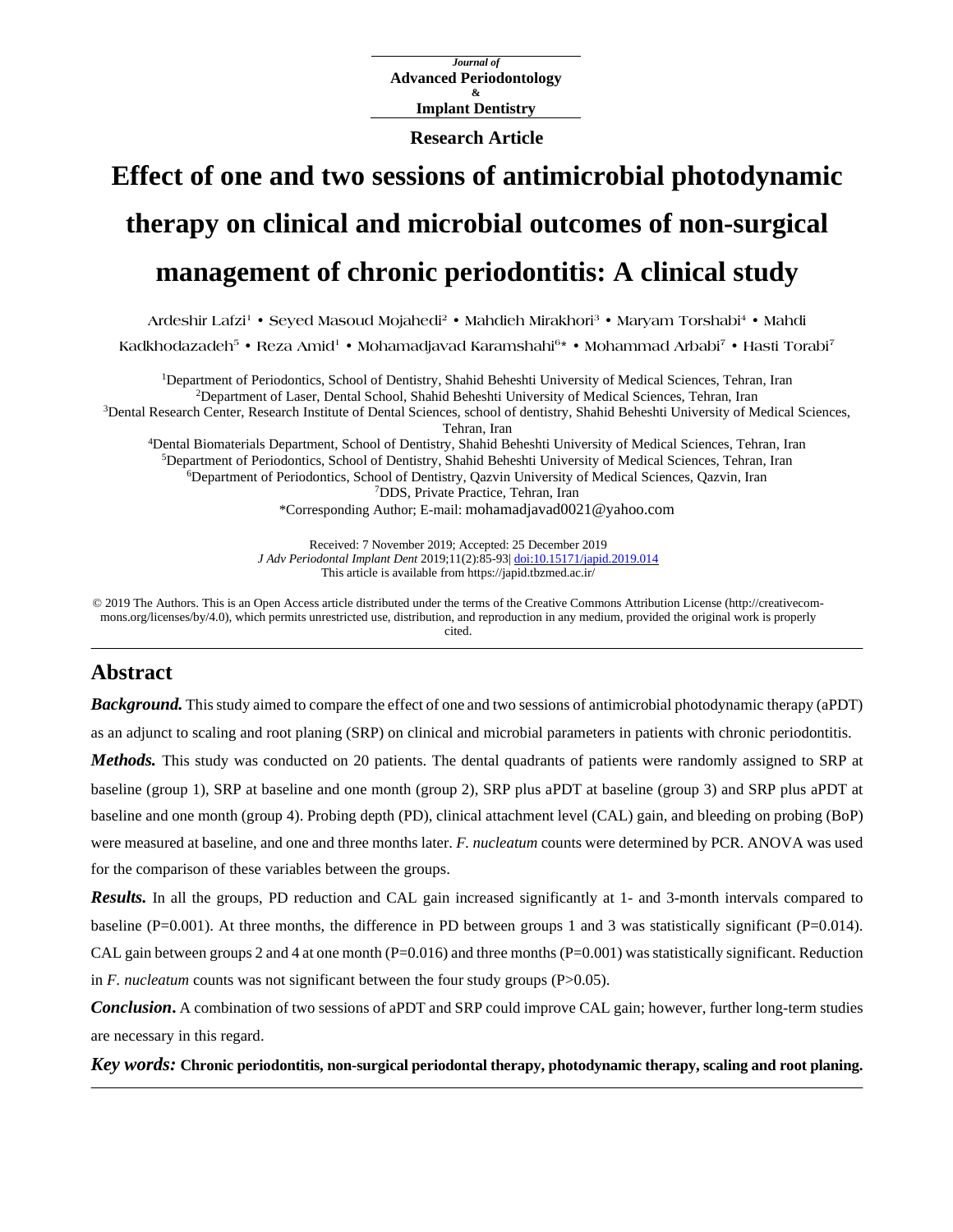## **Introduction**

lthough scaling and root planing can cause a sig-A lthough scaling and root planing can cause a sig-<br> **A** nificant improvement in many patients with chronic periodontitis, it cannot completely eliminate subgingival calculus and periodontal pathogens.<sup>1,2</sup> Conventional periodontal treatment cannot provide proper access to distant and hard-to-reach areas, such as the distal surface of molars, furcation areas, concavities, grooves, and deep pockets; 3 as a result, bacteria might remain on the root surface and compromise the outcome of periodontal therapy. <sup>4</sup> For this reason, supplemental treatments are required to enhance the efficacy of non-surgical periodontal therapy. <sup>5</sup> However, considering the gradual improvement in probing depth (PD) and clinical attachment level (CAL) gain as a result of scaling and root planing (SRP), the conventional mechanical debridement remains the gold standard for the long-term success of treatment. 6

Novel adjunct treatments have been suggested to improve the outcomes of current treatment modalities, such as laser therapy, local and systemic antibiotics, and subgingival placement of chlorhexidine chips. 2 Among locally used antibiotics, tetracycline, minocycline, and metronidazole, as well as chlorhexidine antimicrobial agents, have yielded the most favorable results. <sup>3</sup> However, the use of antibiotics is associated with the emergence of antibiotic-resistant species.<sup>4</sup> Thus, the use of systemic antibiotics must be limited to a specific group of periodontal patients, such as those suffering from a very acute form of disease or a particular microbial profile. 5

Antimicrobial photodynamic therapy (aPDT) can serve as a suitable alternative to conventional antimicrobial treatments. 6 In aPDT, a photosensitizer binds to the respective bacterial species and is activated by light at 630–830-nm wavelength.<sup>7</sup> After absorption of the light energy, some changes occur in the photosensitizer, and it finally reacts with oxygen and produces free oxygen, superoxide and hydroxyl radicals.<sup>8-10</sup> aPDT is effective against both antibiotic-resistant and antibiotic-sensitive bacteria, and its repetition cannot cause resistance. <sup>11</sup> Thus, aPDT has been suggested as an alternative to the inactivation of bacteria within the biofilm. 12-17

The first report comparing SRP with and without aPDT showed greater improvements in clinical parameters in the SRP plus aPDT group.<sup>18</sup> A systematic review showed that the use of aPDT could improve periodontal outcomes in the treatment of periodontal and peri-implant diseases and also for HIV-positive patients with periodontitis.<sup>19-26</sup> However, three metaanalyses<sup>27-29</sup> and several clinical trials<sup>30,31</sup> reported no particular advantage for aPDT plus SRP for the treatment of periodontitis.

Considering the existence of conflicting reports and lack of the evidence for comparing the effect of photodynamic therapy (aPDT) sessions on the clinical outcomes, this study sought to compare the effect of adjunctive one to two sessions of aPDT with conventional SRP on the clinical parameters of periodontal health and *F. nucleatum* counts in periodontal pockets of patients with chronic periodontitis.

## **Methods**

## *Patient Selection*

The study protocol was approved in the Ethics Committee of Shahid Beheshti Dental School. This splitmouth clinical trial was conducted on 20 patients (9 females and 11 males) with moderate to severe chronic periodontitis, who were selected from the patients presenting to the Periodontics Department of Shahid Beheshti Dental School, using convenience sampling. The inclusion criteria were general health, presence of a minimum of two teeth with a probing depth of ≥5 mm in each quadrant, and CAL≥3 mm. The exclusion criteria were systemic diseases affecting the outcomes of periodontal treatment, a history of periodontal therapy in the past six months, use of antibiotics in the past six months, smoking, pregnancy or nursing, use of non-steroidal anti-inflammatory drugs, and the presence of dental implants. The treatment protocol was thoroughly explained to patients, and written informed consent was obtained.

## *Treatment*

A thorough clinical examination was carried out in all the patients, and six areas in each tooth, except for the third molars, were examined. After oral hygiene instructions, SRP was performed for all the patients by a trained dentist, using hand and ultrasonic instruments. Random allocation of quadrants to the four treatment groups was carried out with the toss of a coin. Group 1 was subjected to SRP at baseline. Group 2 was subjected to SRP at baseline and one month later. Group 3 was subjected to SRP plus aPDT at baseline, and group 4 was subjected to SRP plus aPDT at baseline and one month. Baseline or time zero refers to the time of initiation of the first phase of periodontal therapy until completion of root debridement. The one-month time interval refers to one month after completion of the debridement of the first phase. The patients were not aware of the treatment modality assigned to each quadrant. Light irradiation was performed using Fotosan 630 LED light-curing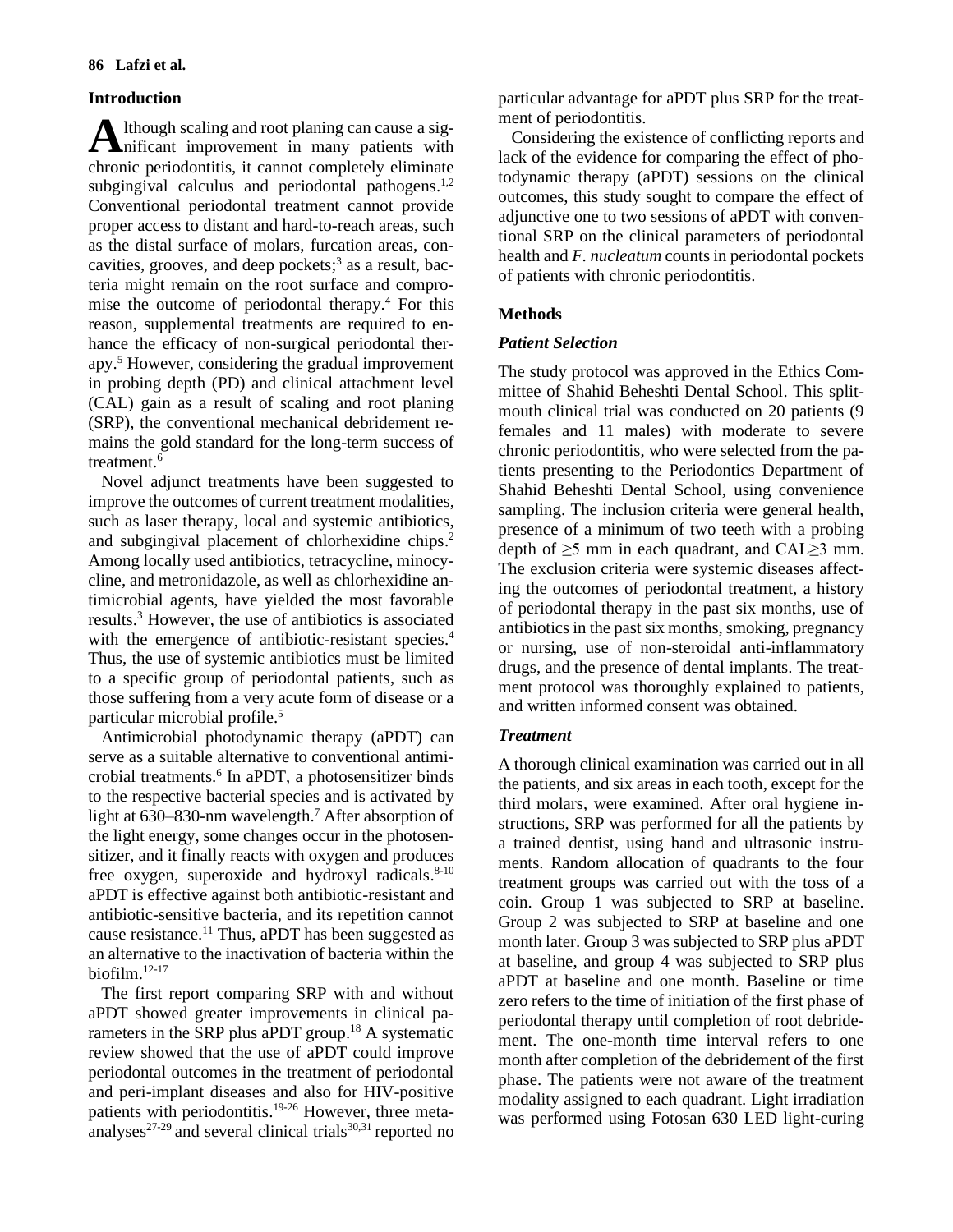unit (CMS Dental, Denmark) at 620–640-nm wavelength with an output power of 2000 to 4000  $\mu$ W/cm<sup>2</sup> with 1.2 mA. Toluidine blue O (TBO) photosensitizer with 0.1 mg/mL concentration (FotoSan Agent Medium Viscosity, FotoSan; CMS Dental, Copenhagen, Denmark) was also used. All the phases of treatment were carried out according to the manufacturer's instructions. In groups 3 and 4, the tip of a syringe containing TBO was positioned at the opening of the periodontal pocket, and TBO was injected into the pocket until it was filled. Three minutes after the injection of TBO into the pocket, excess TBO was rinsed off using sterile saline, and the Perio-tip of the device inserted into the sulcus was activated for light irradiation. The duration of light irradiation was 10 seconds for pockets shallower than 5 mm and 20 seconds for pockets deeper than 5 mm.

All the clinical parameters were measured by the same calibrated clinician blinded to the type of treatment allocated to each quadrant. Clinical parameters, including PD, CAL gain, and bleeding on probing (BoP), were measured in five patients who had not been enrolled in the study in two sessions (twice) with a 48-hour interval. Calibration was ensured if the percentage of agreement between the baseline and 48 hour measurements was >90%. The clinical parameters were measured in patients at baseline, one month and three months; the PI was measured to assess the oral hygiene of patients; the PD was defined and

measured as the distance from the free gingival margin to the depth of the periodontal pocket. The CAL was defined and measured as the distance from the cementoenamel junction to the depth of the pocket. Williams probe (Hu-Friedy, Chicago, IL, USA) was used to measure the PD, BoP, and CAL. Change in the PD was the primary outcome measure, and the change in CAL was considered as the secondary outcome measure (secondary treatment result) in patients.

## *Statistical Analysis*

Considering the quantitative nature and normal distribution of PD and CAL gain as well as microbial counts, ANOVA was used for the comparison of these variables between the groups. Pairwise comparisons were carried out using t-test. For CAL gain, since nonnormal distribution was also noted, Kruskal-Wallis and Mann-Whitney U tests were applied. For intragroup comparisons at different time intervals, quantitative data with normal distribution were analyzed by ANOVA, while quantitative data with non-normal distribution were analyzed by Friedman test.

### **Results**

#### *Clinical Findings*

Table 1 presents the means and standard deviations of PI, PD, and CAL gain in patients in the four groups at baseline and one and three months after treatment. At

**Table 1. The means and standard deviations of PD and CAL in the four study groups and the P-values for their comparisons at different time intervals**

| <b>Groups</b>                                  | <b>Time</b>     | <b>PD</b>           | <b>CAL</b>                         |  |
|------------------------------------------------|-----------------|---------------------|------------------------------------|--|
|                                                |                 | Mean $\pm$ SD* (mm) | $Mean \pm SD (mm)$                 |  |
|                                                | <b>Baseline</b> | $2.9 \pm 1.26$      | $2.29 \pm 1.91$                    |  |
|                                                | At one month    | $1.87 \pm 1.11$     | $1.35 \pm 1.13$                    |  |
| Group 1<br>(SRP)                               | P-value         | 0.001               | 0.001                              |  |
|                                                | At three months | $1.69 \pm 0.94$     | $1.58 \pm 1.19$                    |  |
|                                                | P-value         | 0.001               | 0.001                              |  |
|                                                | <b>Baseline</b> | $3.09 \pm 1.26$     | $2.36 \pm 1.52$                    |  |
|                                                | At one month    | $1.96 \pm 0.98$     | $1.75 \pm 1.02$                    |  |
| Group 2<br>(SRP twice with one month interval) | P-value         | 0.001               | 0.001                              |  |
|                                                | At three months | $1.61 \pm 0.74$     | $1.59 \pm 1.02$                    |  |
|                                                | P-value         | 0.001               | 0.001                              |  |
|                                                | <b>Baseline</b> | $3.23 \pm 1.4$      | $2.13 \pm 1.63$                    |  |
|                                                | At one month    | $1.97 \pm 1.07$     | $1.62 \pm 1.13$                    |  |
| Group 3<br>$(SRP + aPDT)$                      | P-value         | 0.001               | 0.001                              |  |
|                                                | At three months | $1.72 \pm 0.93$     | $1.55 \pm 1.14$                    |  |
|                                                | P-value         | 0.001               | 0.001                              |  |
|                                                | <b>Baseline</b> | $3.23 \pm 1.28$     | $2.51 \pm 1.92$                    |  |
| Group 4                                        | At one month    | $1.88 \pm 0.92$     | $2.00 \pm 1.40$                    |  |
| $(SRP + aPDT$ twice with one month             | P-value         | 0.001               | 0.001                              |  |
| interval)                                      | At three months | $1.60 \pm 0.80$     | $1.80 \pm 1.32$                    |  |
|                                                | P-value         | 0.001               | 0.001                              |  |
|                                                | <b>Baseline</b> | >0.05               | >0.05                              |  |
| P-value for inter-group comparison             | At one month    | >0.05               | $0.016(4 \& 2)$                    |  |
|                                                | At three months | $0.014(3 \& 1)$     | $0.040(4 \& 3)$<br>$0.001(4 \& 2)$ |  |

\*SD: Standard deviation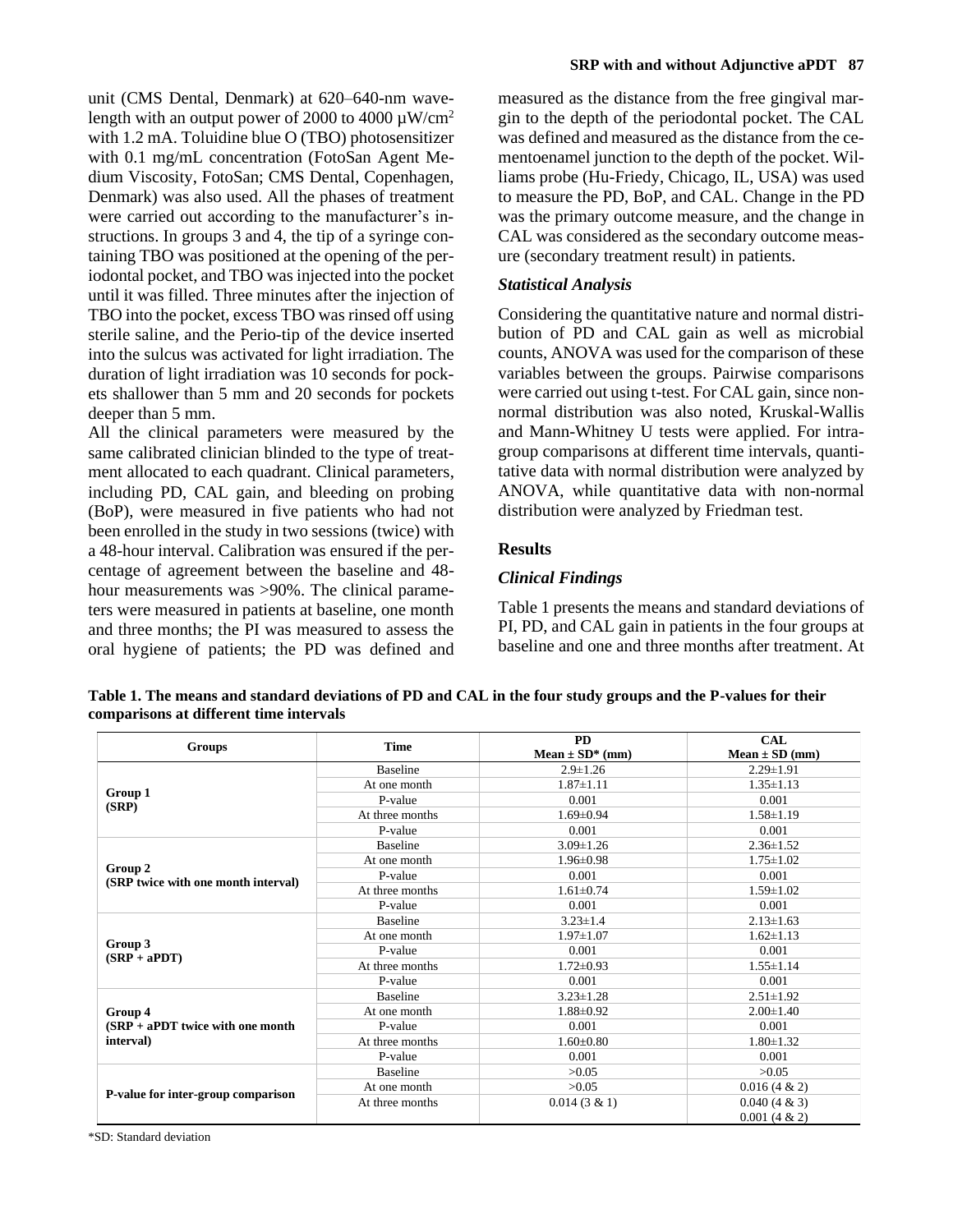one- and three-month postoperative intervals, a significant reduction in clinical parameters of periodontal health was noted in all the groups compared to baseline. At baseline, no significant difference was noted between the groups in clinical parameters. At one month, no significant difference was noted in the PD between the groups. However, at three months, the difference in the PD between groups 1 and 3 was statistically significant  $(P=0.014)$ . The differences in the CAL gain between groups 2 and 4 at one month  $(P=0.016)$ , between groups 3 and 4 at three months  $(P=0.04)$ , and between groups 2 and 4 at three months (P=0.001) were statistically significant (Table 1).

To make a better comparison between the groups, the tested areas were divided into two groups of PD<4 mm and PD≥4 mm. There were 63, 66, 90, and 75 areas with PD≥4 mm in groups 1 to 4, respectively. Table 2 presents the means and standard deviations of clinical parameters in the four groups at different time intervals in areas with PD≥4 mm. At one and three months postoperative intervals, a significant reduction in the clinical parameters of periodontal health was noted in all the groups compared to baseline  $(P=0.001)$ . Although changes in the PD were not significantly different between the groups at the threemonth postoperative interval, groups 2, 3, and 4 exhibited a greater reduction in PD at one month compared to group 1; this difference was statistically significant (Table 2). There was a significant difference in PD and CAL gain between the groups at the oneand three-month postoperative intervals (Table 2).

In addition, the tested regions were divided into two groups with CAL gain $\leq 1$  mm and CAL gain $\geq 1$  mm. A total of 337, 273, 257, and 306 areas exhibited CAL gain≥1 mm in groups 1 to 4, respectively. Table 3 presents the means and standard deviations of clinical parameters in the four groups at different time intervals in areas with CAL gain≥1 mm. The mean changes in PD and CAL gain were significant in all the groups after treatment  $(P<0.001)$ . There was a significant

difference in PD and CAL gains between the groups at one- and three-month postoperative intervals (Table 3).

## *Microbial Findings*

Sixty-eight areas were evaluated in terms of microbial counts. The values presented are in fact the light intensities of gel bands, indicating the amount of DNA present in the respective band, which is also equal to the number of bacteria in the respective samples. A total of 17, 18, 18, and 15 regions were evaluated in groups 1 to 4, respectively. Table 4 presents the means and standard deviations of band intensities for *F. nucleatum* at baseline and at the three-month postoperative interval as well as the P-values for inter-group comparisons at different time intervals. Based on the results of Kolmogorov-Smirnov test, the data were distributed normally. The results of ANOVA showed no significant difference in the mean values between the four groups at any time interval  $(P>0.05)$ ; however, a greater reduction in *F. nucleatum* counts was noted in group 3 (Table 4).

The results showed that all the treatment modalities significantly decreased *F. nucleatum* counts at the depth of pockets.

## **Discussion**

The main objective of this double-blind, split-mouth clinical trial was to assess the effect of aPDT as an adjunct to SRP on patients with moderate to severe chronic periodontitis. The results showed that all the treatment modalities tested in this study caused a significant reduction in clinical parameters. A combination of aPDT and SRP caused a greater reduction in PD compared to SRP alone in one month. However, at three months, the four treatment groups were equally effective in the reduction of PD. The CAL gain was higher in the group subjected to aPDT once compared to group 4 subjected to aPDT twice. All the

| Clinical pa-<br>rameters            | Time               | Group 1<br>(SRP) | Group 2<br>(SRP twice with one month<br>interval) | Group 3<br>$(SRP +$<br>$a$ PDT $)$ | Group 4<br>$(SRP + aPDT$ twice with<br>one month interval) | <b>P-value for in-</b><br>ter-group<br>comparison  |
|-------------------------------------|--------------------|------------------|---------------------------------------------------|------------------------------------|------------------------------------------------------------|----------------------------------------------------|
| <b>PD</b><br>$Mean \pm SD$<br>(mm)  | <b>Baseline</b>    | $5.45 \pm 0.82$  | $5.71 \pm 0.90$                                   | $5.63 \pm 0.86$                    | $3.47 \pm 1.29$                                            |                                                    |
|                                     | At one<br>month    | $3.47 \pm 1.29$  | $2.93 \pm 1.14$                                   | $2.98 \pm 1.37$                    | $2.63 \pm 1.27$                                            | $0.02(1 \& 2)$<br>$0.02(1 \& 3)$<br>$0.01(1 \& 4)$ |
|                                     | At three<br>months | $3.11 \pm 1.27$  | $2.70 \pm 1.32$                                   | $2.59 \pm 1.28$                    | $2.39 \pm 1.18$                                            | 0.13                                               |
| <b>CAL</b><br>$Mean \pm SD$<br>(mm) | <b>Baseline</b>    | $3.13 \pm 3.04$  | $2.87 \pm 1.56$                                   | $2.65 \pm 1.94$                    | $2.20 \pm 1.27$                                            | $\sim$                                             |
|                                     | At one<br>month    | $2.97 \pm 2.20$  | $1.73 \pm 0.81$                                   | $1.98 \pm 1.44$                    | $2.10\pm0.31$                                              | $0.001(1 \& 2)$                                    |
|                                     | At three<br>months | $2.06 \pm 1.92$  | $1.48 \pm 0.67$                                   | $1.39 \pm 0.90$                    | $2.15 \pm 1.40$                                            | $0.001(3 \& 4)$<br>$0.002(3 \& 1)$                 |

**Table 2. The means and standard deviations of PD and CAL in areas with PD≥4 mm and the P-values**

\*SD: Standard deviation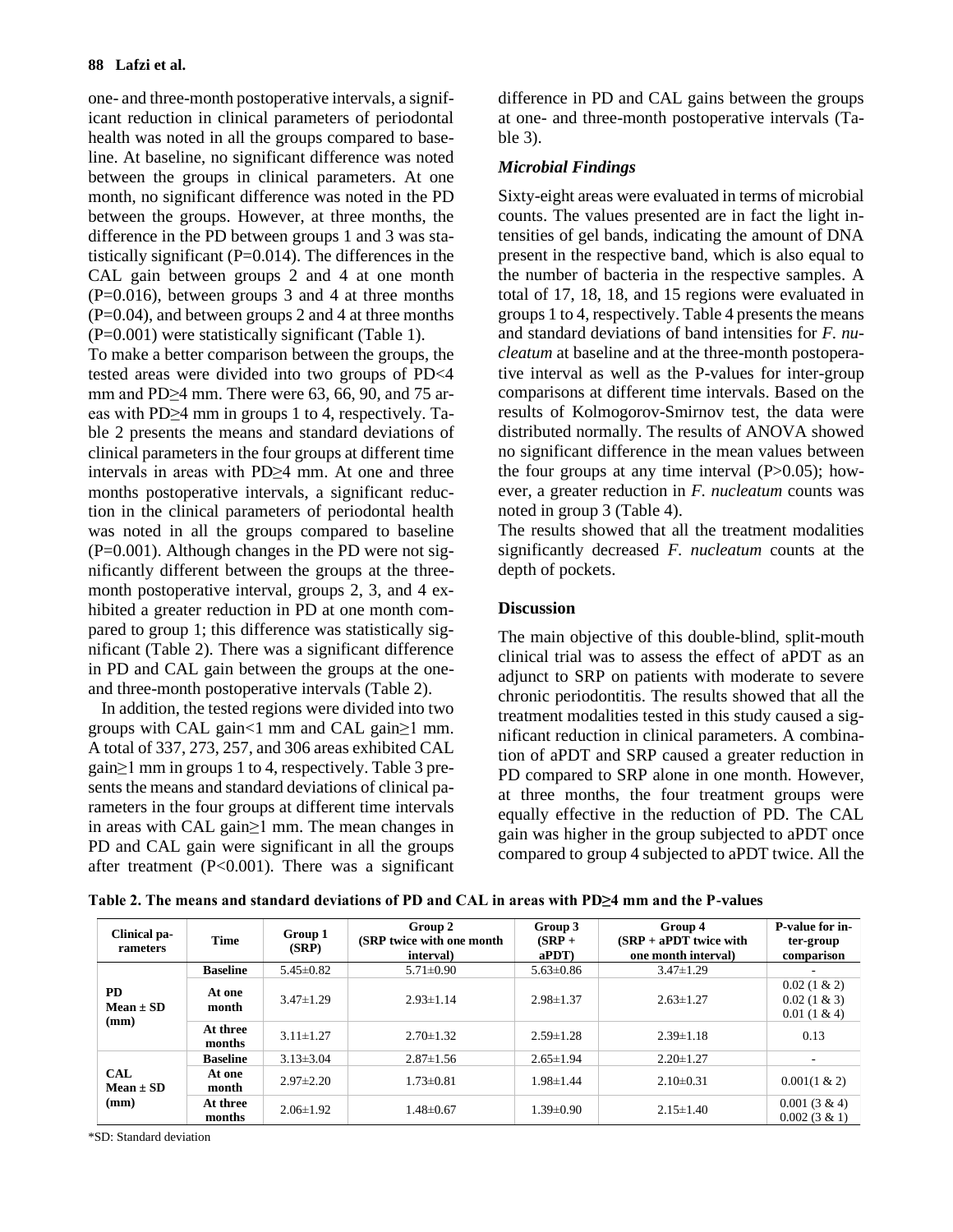| <b>Clinical parameters</b>       | <b>Time</b>        | Group 1<br>(SRP) | Group 2<br>(SRP twice with one<br>month interval) | Group 3<br>$(SRP + aPDT)$ | Group 4<br>$(SRP + aPDT$ twice with<br>one month interval | P-value for in-<br>ter-group com-<br>parison          |
|----------------------------------|--------------------|------------------|---------------------------------------------------|---------------------------|-----------------------------------------------------------|-------------------------------------------------------|
|                                  | <b>Baseline</b>    | $4.20 \pm 1.45$  | $4.58 \pm 1.65$                                   | $4.31 \pm 1.27$           | $4.62 \pm 1.65$                                           |                                                       |
| <b>PD</b><br>$Mean \pm SD$ (mm)  | At one<br>month    | $2.48 \pm 2.26$  | $2.52 \pm 1.79$                                   | $2.79 \pm 1.54$           | $2.90 \pm 2.03$                                           | $0.04(2 \& 4)$                                        |
|                                  | At three<br>months | $2.15 \pm 1.54$  | $2.79 \pm 1.62$                                   | $2.57 \pm 1.30$           | $2.78 \pm 1.75$                                           | >0.05                                                 |
| <b>CAL</b><br>$Mean \pm SD$ (mm) | <b>Baseline</b>    | $3.02 \pm 1.42$  | $2.91 \pm 1.26$                                   | $3.23 \pm 1.41$           | $3.21 \pm 1.28$                                           |                                                       |
|                                  | At one<br>month    | $1.91 \pm 1.26$  | $1.73 \pm 0.76$                                   | $0.93 \pm 0.80$           | $1.97 \pm 1.04$                                           | $0.039(1 \& 4)$                                       |
|                                  | At three<br>months | $1.00 \pm 0.64$  | $1.55 \pm 0.73$                                   | $1.60 \pm 0.75$           | $1.58 \pm 0.80$                                           | $0.000(1 \& 2)$<br>$0.005(1 \& 3)$<br>$0.000(1 \& 4)$ |

**Table 3. The means and standard deviations of PD and CAL in areas with CAL≥1 mm and the P-values**

\*SD: Standard deviation

groups exhibited a significant reduction in bacterial counts after treatment. Although the four groups were not significantly different in this regard, group 3 (SRP + aPDT) exhibited a greater reduction in bacterial counts.

Pourabbas et al $^{32}$  and Bassir et al $^{33}$  showed that clinical parameters, such as BoP, PD, and CAL gain, improved in patients with chronic periodontitis after aPDT; however, no significant difference was noted between the groups. These results were consistent with our findings. In a study by Ahad et al $34$  the gingival bleeding index experienced a significant reduction in aPDT group compared to SRP at three months after treatment, but PD and CAL gain were not significantly different between the two groups. Their findings were also consistent with ours. The results of review studies by Sgolastra et al<sup>28</sup> and Xue et al<sup>35</sup> showed that the use of aPDT as an adjunct to SRP in patients with chronic periodontitis had short-term benefits, and sufficient evidence regarding its longterm efficacy did not exist. Abduljabbar et  $al^{28}$ showed that aPDT was effective in the treatment of chronic periodontitis in [diabetes mellitus](https://www.ncbi.nlm.nih.gov/pubmed/29280610) subjects. However, concerning the effect of aPDT, as an adjunct, as compared to SRP alone, on the clinical signs of chronic periodontitis in [diabetes mellitus](https://www.ncbi.nlm.nih.gov/pubmed/29280610) subjects, no difference could be observed for PD, CAL gain, and HbA1c levels. Sculean et  $al^{36}$  reported that aPDT,

along with SRP, improved BoP and PD in the shortterm. Also, Mongardini et al<sup>37</sup> and Corrêa et al<sup>38</sup> reported that aPDT + SRP significantly improved PD, CAL gain, and BoP. Martins et  $al<sup>23</sup>$  reported that in deep periodontal pockets (PD>5 mm), aPDT plus flap debridement resulted in a significantly higher PPD reduction compared to flap debridement alone. <sup>23</sup> Betsy et al<sup>39</sup> demonstrated that patients experienced a reduction in gingival bleeding and pain during mastication as well as halitosis after one session of aPDT. However, Romeo et al $40$  reported no significant reduction in PD, crestal bone loss or BoP 12 months after aPDT along with mechanical debridement compared to debridement alone for the treatment of peri-implantitis.<sup>40</sup> da Cruz et al<sup>41</sup> reported that aPDT as an adjunct to SRP did not make a difference in terms of periodontal outcomes. Several systematic reviews have demonstrated that the efficacy of aPDT, as an adjunct to SRP, for oral decontamination,<sup>42</sup> the bactericidal effect, <sup>43</sup> and as compared with adjunctive antibiotic therapy<sup>44</sup> remains unclear and debatable. Al-Hamoudi et  $al^{45}$  reported that it remains debatable whether aPDT, as an adjunct to SRP, is effective in improving clinical, microbiological, and immunological outcomes compared to SRP alone in type 2 diabetes mellitus and smokers with chronic periodontitis. Discrepancies in the results of studies might be explained by the differences in the type of photosensitizers, light

**Table 4. The band intensities of samples in the four study groups at different time intervals and P-values for intergroup comparisons**

| Group                                                   | <b>Band intensity at baseline</b> | <b>Band intensity at three months</b> | <b>P-value</b> |
|---------------------------------------------------------|-----------------------------------|---------------------------------------|----------------|
| Group 1<br>(SRP)                                        | 45355.88±9736.47                  | 41653.00±13896.55                     | 0.001          |
| Group 2<br>(SRP twice with one month interval)          | 47249.61±12230                    | $41679.16\pm11656.53$                 | 0.022          |
| Group 3<br>$(SRP + aPDT)$                               | $42945.94\pm9150.43$              | $42215.50 \pm 11485.11$               | 0.003          |
| Group 4<br>$(SRP + aPDT$ twice with one month interval) | 42909.07±10780                    | 39222.47±10376.38                     | 0.001          |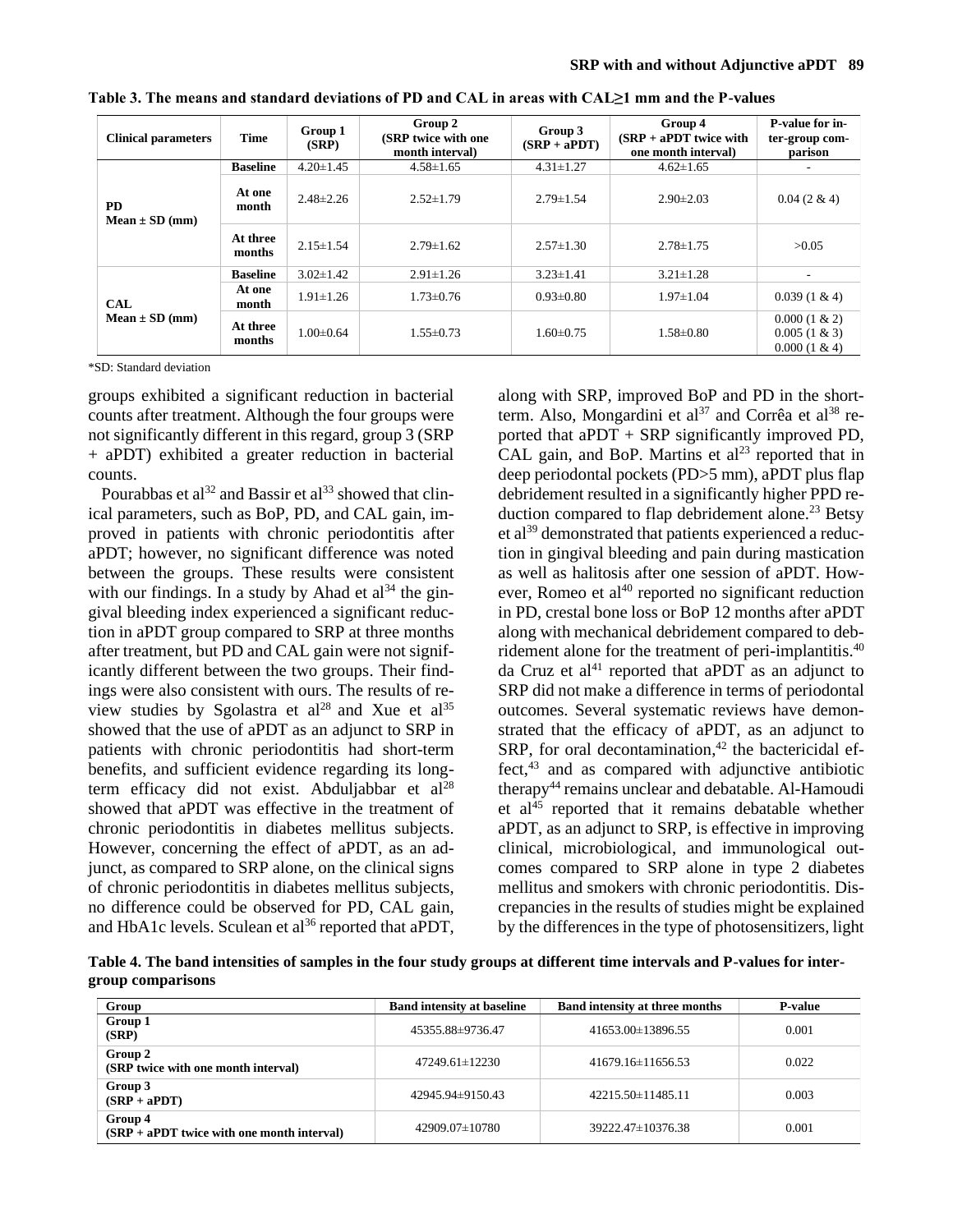sources, and irradiation parameters. Although the wavelength of light used in different studies is often similar, irradiation parameters and types of photosensitizers used are widely variable. Considering the discrepancies in the results of studies, it appears that the parameters mentioned above affect the treatment outcomes. At present, there is no consensus on a uniform protocol in terms of the frequency of aPDT.

On the other hand, the low-level laser has been the light source used in most previous studies, and studies on the efficacy of aPDT with LED light sources are limited. LED light sources have advantages, such as easy maintenance and affordability. On the other hand, LED light sources do not produce high-intensity monochromatic light; instead, they generate full-spectrum high-intensity light. <sup>46</sup> Full-spectrum light sources emit light in TBO light absorption spectrum and thus, enhance aPDT. $47$  Giannelli et al $48$  showed that aPDT with LED light inactivated lipopolysaccharides in *P. gingivalis* attached to titanium surfaces. Dilsiz et  $al^{49}$  showed that the use of potassium-titanylphosphate (KTP) laser along with SRP caused a greater reduction in PD and greater improvement in CAL gain compared to aPDT along with SRP and  $SRP$  alone. Birang et al<sup>50</sup> reported a greater improvement in CAL gain in the laser therapy and aPDT group compared to the SRP group; PD in the laser therapy group exhibited a greater reduction compared to other groups.

Several photosensitizers have been suggested with adequate efficacy against microorganisms without destroying the host tissue. <sup>15</sup> Limited in vivo studies have evaluated the efficacy of aPDT with TBO. First, in vitro studies showed that the use of a photosensitizer that absorbs a particular wavelength could decrease oral bacterial counts. <sup>51</sup> In vivo studies later showed that light sensitization of periodontopathogens present in the biofilm could result in their elimination without damaging the host tissues. <sup>16</sup> Several studies have shown that gram-positive bacteria are more sensitive to aPDT, while gram-negative bacteria are resistant to many photosensitizers used in aPDT.<sup>9</sup> Wilson et al<sup>52</sup> showed that subgingival application of methylene blue in areas with chronic periodontitis had greater efficacy in the reduction of microbial parameters compared to control areas treated with sterile water. Another study showed that the use of TBO alone caused a significant reduction in the counts of periodontopathogens on contaminated implant surfaces.<sup>53</sup> In the current study, TBO was used as a photosensitizer since it can more effectively attach to lipopolysaccharides in the cell wall of gram-negative bacteria compared to methylene blue; however, at 660-nm

wavelength, methylene blue can have higher resonance. Also, it has been reported that TBO has bactericidal effects. <sup>54</sup> In the current study, aPDT caused a significant reduction in *F. nucleatum* counts. Although the difference between the groups was not significant in this regard, this reduction was slightly greater in group 3 subjected to aPDT once.

Sculean et al<sup>36</sup> reported, in a review study, that in seven out of 14 articles evaluated, aPDT caused a significant reduction in the counts of periodontal pathogens in patients with chronic periodontitis; however, in other studies, this reduction was not significant. Corrêa et al<sup>38</sup> and Mongardini et al<sup>37</sup> reported that aPDT + SRP caused a significant reduction in *Aggregatibacter actinomycetemcomitans* and the red complex bacteria. Segarra-Vidal et al<sup>55</sup> reported that aPDT plus SRP caused a significant reduction in *Aggregatibacter actinomycetemcomitans* in moderate to severe chronic periodontitis patients. The discrepancies in the results of different studies and the present might be attributed to the use of different bacterial strains. Carvalho et al<sup>56</sup> reported that improvements in clinical and microbial parameters were not significantly different between aPDT and control (sham) groups.

Moreover, Talebi et al<sup>57</sup> demonstrated that aPDT + SRP did not cause a significant reduction in periodontal pathogens compared to SRP alone. Their findings were consistent with those of the present study. Vohra et al<sup>58</sup> reported that aPDT, along with SRP, was effective in reducing periodontal parameters in patients with aggressive periodontitis. They showed that aPDT and SRP were effective against several bacterial species, and SRP was more effective in the reduction of red complex periodontopathogens. Their results can justify our findings since, in the present study, none of the treatment groups was superior over the others in the reduction of *F. nucleatum* counts as all the groups received SRP. Also, in the current study, all the patients were not able to maintain ideal oral hygiene since they had poor socioeconomic status. Since all the groups received SRP, and improvements in the clinical parameters were greater in group 1, favorable results of SRP might have masked the efficacy of the adjunct treatment.

Within the limitations of this study (evaluation of only two clinical parameters and one bacterial strain), the results showed that the mean CAL and PD significantly decreased in all the groups with no significant difference in this regard among the groups. Also, all four modalities were successful in decreasing the *F. nucleatum* counts, and none of the modalities had any superiority over the others in this respect. However, the bacterial reduction was slightly greater in the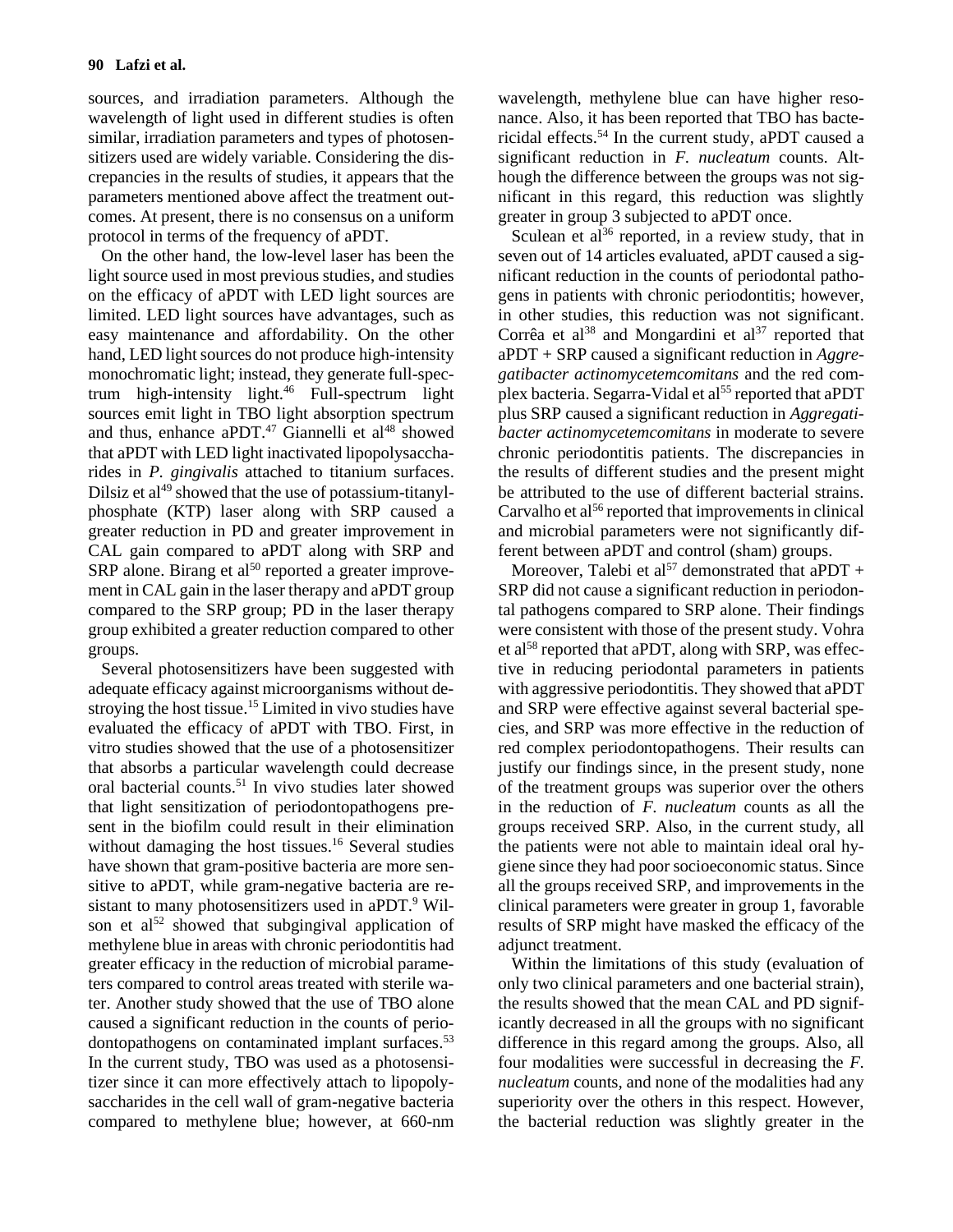group subjected to aPDT once. Future studies with larger sample sizes are required on a greater number of bacterial species. Also, the role of irradiation parameters and different photosensitizers in the efficacy of aPDT must be evaluated in future studies. Increasing the duration of the follow-up of patients to 12 months and comparison of different treatment protocols, such as repetition of treatment every three months, can help in the selection of the best modality for non-surgical management of chronic periodontitis.

#### **Competing Interests**

The authors declare no conflict(s) of interest related to the publication of this work.

#### **Authors' Contributions**

LA: design of the work, MSM: analysis, MM: analysis, TM: interpretation of data for the work, KM: interpretation of data for the work, AR: drafting the work, KM: drafting the work, AM: the acquisition, TH: the acquisition.

#### **Acknowledgment**

The authors thank the Molecular and Cellular Oral Biology Laboratory (Department of Dental Biomaterials, School of Dentistry, Shahid Beheshti University of Medical Sciences) for providing technical support for this study

#### **Funding**

There is no funding.

#### **Ethics Approval**

All the experiments on human subjects were conducted in accordance with the Declaration of Helsinki and all the procedures were carried out with the adequate understanding and written consent of the subjects. The proposal of the study was approved by the Ethics Committee of Research Department of Shahid Beheshti Dental School, and informed consent was obtained for experimentation with human subjects.

#### **References**

- 1. Greenstein G. Periodontal response to mechanical non‐surgical therapy: A review. J Periodontol 1992; 63: 118-30.
- 2. Braun A, Dehn C, Krause F, Jepsen S. Short-term clinical effects of adjunctive antimicrobial photodynamic therapy in periodontal treatment: a randomized clinical trial. J Clin Periodontol 2008; 35: 877-84.
- 3. Bonito AJ, Lux L, Lohr KN. Impact of local adjuncts to scaling and root planing in periodontal disease therapy: a systematic review. J Periodontol 2005; 76: 1227-36.
- 4. Kinney KK. Treatment of infections caused by antimicrobialresistant gram-positive bacteria. Am J Med Sci 2010; 340: 209-217.
- 5. Jepsen K, Jepsen S. Antibiotics/antimicrobials: systemic and local administration in the therapy of mild to moderately advanced periodontitis. Periodontol 2000 2016; 71: 82-112.
- 6. Novaes AB, Schwartz-Filho HO, de Oliveira RR, Feres M, Sato S, Figueiredo LC. Antimicrobial photodynamic therapy

in the non-surgical treatment of aggressive periodontitis: microbiological profile. Lasers Med Sci 2012; 27: 389-95.

- 7. O'Riordan K, Akilov OE, Hasan T. The potential for photodynamic therapy in the treatment of localized infections. Photodiagnosis Photodyn Ther 2005; 2: 247-62.
- 8. Betsy J, Prasanth CS, Baiju KV, Prasanthila J, Subhash N. Efficacy of antimicrobial photodynamic therapy in the management of chronic periodontitis: a randomized controlled clinical trial. J Clin Periodontol 2014; 41: 573-81.
- 9. Malik Z, Hanania J, Nitzan Y. Bactericidal effects of photoactivated porphyrins--an alternative approach to antimicrobial drugs. J Photochem Photobiol B 1990; 5: 281-93.
- 10. Konopka K, Goslinski T. Photodynamic therapy in dentistry. J Dent Res 2007; 86: 694-707.
- 11. Wainwright M, Crossley KB. Photosensitising agents circumventing resistance and breaking down biofilms: a review. Int Biodeterior Biodegradation 2004; 53: 119-26.
- 12. Schneider M, Kirfel G, Berthold M, Frentzen M, Krause F, Braun A. The impact of antimicrobial photodynamic therapy in an artificial biofilm model. Lasers Med Sci 2012; 27: 615- 20.
- 13. Pfitzner A, Sigusch BW, Albrecht V, Glockmann E. Killing of periodontopathogenic bacteria by photodynamic therapy. J Periodontol 2004; 75: 1343-9.
- 14. Wilson M. Lethal photosensitisation of oral bacteria and its potential application in the photodynamic therapy of oral infections.

Photochem Photobiol Sci 2004; 3: 412-8.

- 15. Komerik N, Nakanishi H, MacRobert AJ, Henderson B, Speight P, Wilson M. In vivo killing of Porphyromonas gingivalis by toluidine blue-mediated photosensitization in an animal model. Antimicrob Agents Chemother 2003; 47: 932- 40.
- 16. Sigusch BW, Pfitzner A, Albrecht V, Glockmann E. Efficacy of photodynamic therapy on inflammatory signs and two selected periodontopathogenic species in a beagle dog model. J Periodontol 2005; 76: 1100-5.
- 17. Balata ML, Andrade LP, Santos DB, Cavalcanti AN, Tunes UD, Ribeiro ED, Bittencourt S. Photodynamic therapy associated with full-mouth ultrasonic debridement in the treatment of severe chronic periodontitis: a randomized-controlled clinical trial. J Appl Oral Sci 2013; 21: 208-14.
- 18. Andersen R, Loebel N, Hammond D, Wilson M. Treatment of periodontal disease by photodisinfection compared to scaling and root planing. J Clin Dent 2007; 18: 34-8.
- 19. Al Habashneh R, Asa'ad FA, Khader Y. Photodynamic therapy in periodontal and peri-implant diseases. Quintessence Int 2015; 46: 677-90
- 20. John MT, Michalowicz BS, Kotsakis GA, Chu H. Network meta‐analysis of studies included in the Clinical Practice Guideline on the nonsurgical treatment of chronic periodontitis. J Clin Periodontol 2017; 44: 603–611
- 21. Atieh MA. Photodynamic therapy as an adjunctive treatment for chronic periodontitis: a meta-analysis. Lasers Med Sci 2010; 25: 605-13.
- 22. Alwaeli HA, Al-Khateeb SN, Al-Sadi A. Long-term clinical effect of adjunctive antimicrobial photodynamic therapy in periodontal treatment: a randomized clinical trial. Lasers Med Sci 2015; 30: 801-7.
- 23. Martins SH, Novaes Jr AB, Taba Jr M, Palioto DB, Messora MR, Reino DM, Souza SL. Effect of surgical periodontal treatment associated to antimicrobial photodynamic therapy on chronic periodontitis: A randomized controlled clinical trial. J Clin Periodontol 2017; 44: 717-28.
- 24. Campanile VS, Giannopoulou C, Campanile G, Cancela JA,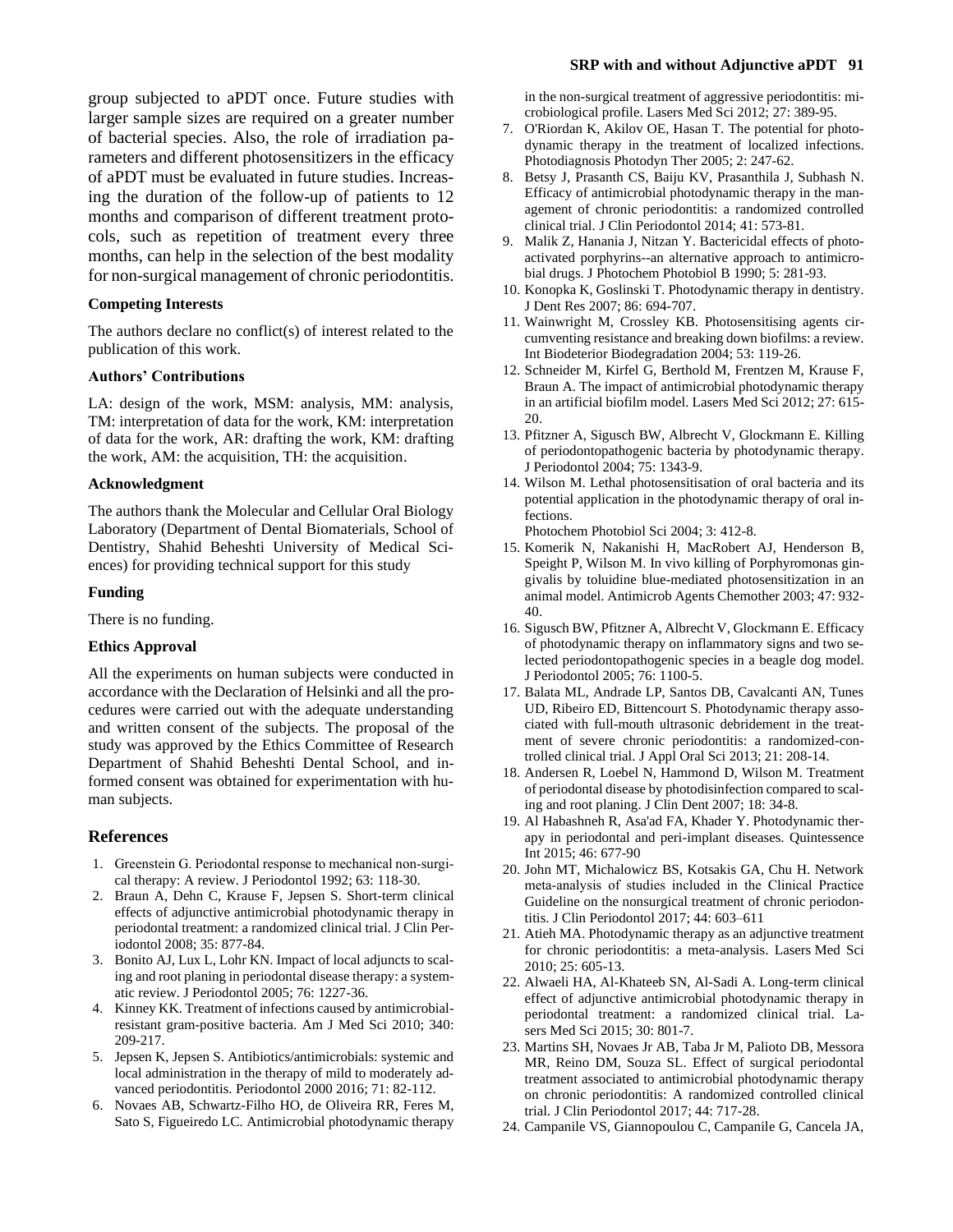#### **92 Lafzi et al.**

Mombelli A. Single or repeated antimicrobial photodynamic therapy as adjunct to ultrasonic debridement in residual periodontal pockets: clinical, microbiological, and local biological effects. Lasers Med Sci 2015; 30: 27-34.

- 25. Goh EX, Tan KS, Chan YH, Lim LP. Effects of root debridement and adjunctive photodynamic therapy in residual pockets of patients on supportive periodontal therapy: a randomized split-mouth trial. Photodiagnosis Photodyn Ther 2017; 18: 342-8.
- 26. Noro Filho GA, Casarin RC, Casati MZ, Giovani EM. PDT in non‐surgical treatment of periodontitis in HIV patients: A split‐mouth, randomized clinical trial. Lasers Surg Med 2012; 44: 296-302.
- 27. Azarpazhooh A, Shah PS, Tenenbaum HC, Goldberg MB. The effect of photodynamic therapy for periodontitis: a systematic review and meta-analysis. J Periodontol 2010; 81: 4- 14.
- 28. Sgolastra F, Petrucci A, Gatto R, Marzo G, Monaco A. Photodynamic therapy in the treatment of chronic periodontitis: a systematic review and meta-analysis. Lasers Med Sci 2013: 28: 669-82.
- 29. Abduljabbar T, Vohra F, Javed F, Akram Z. Antimicrobial photodynamic therapy adjuvant to non-surgical periodontal therapy in patients with diabetes mellitus: A meta-analysis. Photodiagnosis Photodyn Ther 2017; 17: 138-146.
- 30. Mistry A, Pereira R, Kini V, Padhye A. Effect of combined therapy using diode laser and photodynamic therapy on levels of IL-17 in gingival crevicular fluid in patients with chronic periodontitis. J Lasers Med Sci 2016; 7: 250.
- 31. Tabenski L, Moder D, Cieplik F, Schenke F, Hiller KA, Buchalla W, Schmalz G, Christgau M. Antimicrobial photodynamic therapy vs. local minocycline in addition to non-surgical therapy of deep periodontal pockets: A controlled randomized clinical trial. Clin Oral Investig 2017; 21: 2253-64.
- 32. Pourabbas R, Kashefimehr A, Rahmanpour N, Babaloo Z, Kishen A, Tenenbaum HC, Azarpazhooh A. Effects of photodynamic therapy on clinical and gingival crevicular fluid inflammatory biomarkers in chronic periodontitis: A split‐ mouth randomized clinical trial. J Periodontol 2014; 85: 1222-9.
- 33. Bassir SH, Moslemi N, Jamali R, Mashmouly S, Fekrazad R, Chiniforush N, Shamshiri AR, Nowzari H. Photoactivated disinfection using light‐emitting diode as an adjunct in the management of chronic periodontitis: a pilot double‐blind split‐mouth randomized clinical trial. J Clin Periodontol 2013; 40: 65-72.
- 34. Ahad A, Lamba AK, Faraz F, Tandon S, Chawla K, Yadav N. Effect of antimicrobial photodynamic therapy as an adjunct to nonsurgical treatment of deep periodontal pockets: a clinical study. J Lasers Med Sci 2016; 7:220-1.
- 35. Xue D, Tang L, Bai Y, Ding Q, Wang P, Zhao Y. Clinical efficacy of photodynamic therapy adjunctive to scaling and root planing in the treatment of chronic periodontitis: a systematic review and meta-analysis. Photodiagnosis Photodyn Ther 2017; 18: 119-27.
- 36. Sculean A, Aoki A, Romanos G, Schwarz F, Miron RJ, Cosgarea R. Is photodynamic therapy an effective treatment for periodontal and peri-implant infections. [Dent Clin North](https://www.ncbi.nlm.nih.gov/pubmed/26427570)  [Am](https://www.ncbi.nlm.nih.gov/pubmed/26427570) 2015; 59: 831-58.
- 37. Mongardini C, Di Tanna GL, Pilloni A. Light-activated disinfection using a light-emitting diode lamp in the red spectrum: clinical and microbiological short-term findings on periodontitis patients in maintenance. A randomized controlled split-mouth clinical trial. Lasers Med Sci 2014; 29: 1- 8.
- 38. Corrêa MG, Oliveira DH, Saraceni CH, Ribeiro FV, Pimentel SP, Cirano FR, Casarin RC. Short‐term microbiological effects of photodynamic therapy in non‐surgical periodontal treatment of residual pockets: A split‐mouth RCT. Lasers Surg Med 2016; 48: 944-50.
- 39. Betsy J, Prasanth CS, Baiju KV, Presanthila J, Subhash N. Patients' perceptions of antimicrobial photodynamic therapy in the management of chronic periodontitis. Photodiagnosis Photodyn Ther 2016; 14: 84-90.
- 40. Romeo U, Nardi GM, Libotte F, Sabatini S, Palaia G, Grassi FR. The antimicrobial photodynamic therapy in the treatment of peri-implantitis. Int J Dent 2016; 2016: 1-5.
- 41. da Cruz Andrade PV, Alves VT, de Carvalho VF, Rodrigues MD, Pannuti CM, Holzhausen M, De Micheli G, Conde MC. Photodynamic therapy decrease immune-inflammatory mediator levels during periodontal maintenance. Lasers Med Sci 2017; 32: 9-17.
- 42. Kellesarian SV, Qayyum F, De Freitas PC, Akram Z, Javed F. Is antimicrobial photodynamic therapy a useful therapeutic protocol for oral decontamination? A systematic review and meta-analysis. Photodiagnosis Photodyn Ther 2017; 20: 55-61.
- 43. Akram Z, Hyder T, Al-Hamoudi N, Binshabaib MS, Alharthi SS, Hanif A. Efficacy of photodynamic therapy versus antibiotics as an adjunct to scaling and root planing in the treatment of periodontitis: A systematic review and meta-analysis. Photodiagnosis Photodyn Ther 2017; 19: 86-92.
- 44. Akram Z, Abduljabbar T, Sauro S, Daood U. Effect of photodynamic therapy and laser alone as adjunct to scaling and root planing on gingival crevicular fluid inflammatory proteins in periodontal disease: a systematic review. Photodiagnosis Photodyn Ther 2016; 16: 142-53.
- 45. Al-Hamoudi N. Is antimicrobial photodynamic therapy an effective treatment for chronic periodontitis in diabetes mellitus and cigarette smokers: a systematic review and metaanalysis. Photodiagnosis Photodyn Ther 2017; 19: 375-82.
- 46. Brancaleon L, Moseley H. Laser and non-laser light sources for photodynamic therapy. Lasers Med Sci 2002; 17: 173-86.
- 47. Zanin IC, Lobo MM, Rodrigues LK, Pimenta LA, Höfling JF, Gonçalves RB. Photosensitization of in vitro biofilms by toluidine blue O combined with a light‐emitting diode. Eur J Oral Sci 2006; 114: 64-9.
- 48. Giannelli M, Pini A, Formigli L, Bani D. Comparative in vitro study among the effects of different laser and LED irradiation protocols and conventional chlorhexidine treatment for deactivation of bacterial lipopolysaccharide adherent to titanium surface. Photomed Laser Surg 2011; 29: 573-80.
- 49. Dilsiz A, Canakci V, Aydin T. Clinical effects of potassium– titanyl–phosphate laser and photodynamic therapy on outcomes of treatment of chronic periodontitis: a randomized controlled clinical trial. J Periodontol 2013; 84: 278-86.
- 50. Birang R, Shahaboui M, Kiani S, Shadmehr E, Naghsh N. Effect of nonsurgical periodontal treatment combined with diode laser or photodynamic therapy on chronic periodontitis: a randomized controlled split-mouth clinical trial. J Lasers Med Sci 2015; 6: 112-119
- 51. Chan Y, Lai CH. Bactericidal effects of different laser wavelengths on periodontopathic germs in photodynamic therapy. Lasers Med Sci 2003; 18: 51-5.
- 52. Wilson M, Gibson M, Strahan D, Harvey W. A preliminary evaluation of the use of a redox agent in the treatment of chronic periodontitis. J Periodontal Res 1992; 27: 522-7.
- 53. Dörtbudak O, Haas R, Bernhart T, Mailath‐Pokorny G. Lethal photosensitization for decontamination of implant surfaces in the treatment of peri-implantitis.